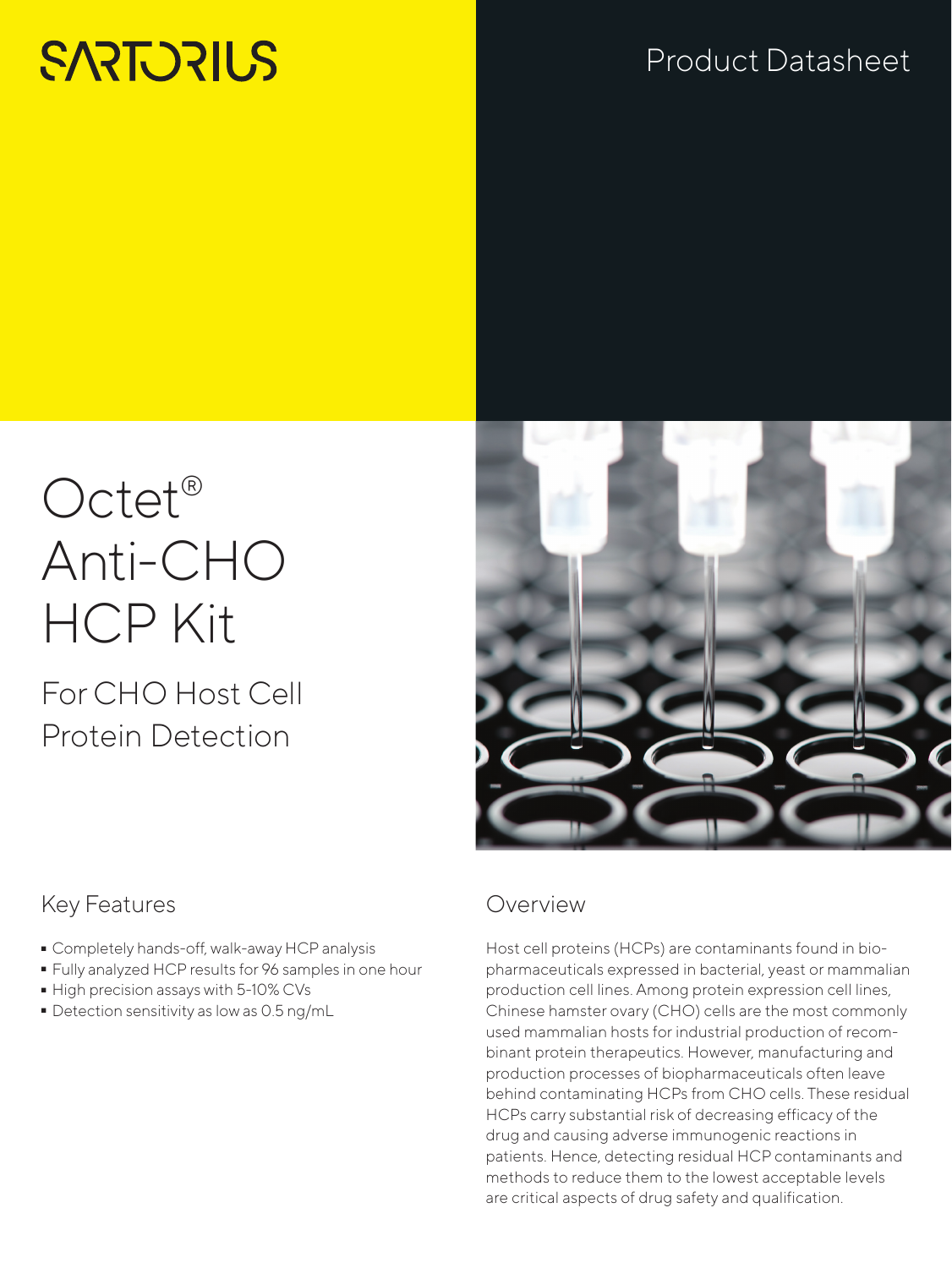Sartorius and Cygnus Technologies have jointly developed the Octet® Anti-CHO HCP Kit for quantitation of residual HCPs. The Octet® platform's rapid high-throughput protein analysis combined with the broad HCP recognition and sensitivity of the industry-standard Cygnus 3G anti-CHO HCP antibody bring scientists the best of both worlds for HCP analysis.

#### Walk-away Assays

Among current HCP analytical methods, ELISA is the most commonly used. However, ELISA's highly manual processing steps introduce data variability and multiple time-consuming incubation steps are required. Octet<sup>®</sup> systems automate the entire process to drastically improve assay precision and need minimal user intervention. A completely hands-off, walk-away HCP assay run on the Octet® RH96 system provides fully analyzed results for 96 samples in one hour, compared to three with ELISA. Assays run on other Octet® systems with the Octet® AS Station provide time to results of 75 and 90 minutes, respectively.

### Sample Data

HCP assays involve greater technical complexity due to the sheer variety of proteins present in samples and unique HCP recognition pattern of the polyclonal anti-HCP antibody. It is therefore reasonable to expect HCP readings to differ with different polyclonal anti-HCP antibodies. Even different generations as well as different lots of the same Cygnus' anti-CHO HCP antibody could give results differing by several fold for some samples. Such differences are expected and should not be concluded to mean one assay is more sensitive than the other.

The expected trend of results in accordance with process stage (decreasing HCP readings with further purification) is considered more important than the absolute HCP values (Figure 2). Furthermore, users should test and validate any HCP assay by performing spike recovery and dilutional linearity studies. The following are various examples of HCP detection assays and comparisons performed on various Octet® systems at different pharmaceutical companies for in-process HCP samples.



|          | Well conc. (ng/mL) | <b>Dilution factor</b> | Calc. conc. (ng/mL) | %CV  | Avg. HCP (ng/mL) | Drug substance (mg/mL) | HCP (ppm) |
|----------|--------------------|------------------------|---------------------|------|------------------|------------------------|-----------|
| Sample 1 | 19.95              | 1.000                  | 2,0347              | 2.5% |                  |                        |           |
|          | 9.96               | 2,000                  | 19,977              | 0.4% |                  |                        |           |
|          | 5.08               | 4,000                  | 20,327              | 0.2% |                  |                        |           |
|          | 2.59               | 8,000                  | 20,803              | 0.5% | 19,967           | 0.02                   | 998,367   |
|          | 1.18               | 16,000                 | 18,839              | 0.3% |                  |                        |           |
|          | 0.63               | 32,000                 | 20,175              | 0.9% |                  |                        |           |
| Sample 2 | 3.63               | 20                     | 72                  | 4.2% |                  |                        |           |
|          | 2.02               | 40                     | 81                  | 2.2% |                  |                        |           |
|          | 1.12               | 80                     | 89                  | 0.9% | 81               | 0.32                   | 253       |
|          | 0.63               | 160                    | 101                 | 1.2% |                  |                        |           |
| Sample 3 | 0.32               | 20                     | 6.4                 | 2.9% | Ô                | 10                     | 0.6       |

Figure 1: HCP quantitation on the Octet® QK<sup>e</sup> system. (A) Example data from the duplication analysis of three unknown samples run in serial dilution. (B) The dilution linearity graphs for Sample 1. (C) The dilution linearity graphs for Sample 2. (D) Calculated concentrations and %CV values.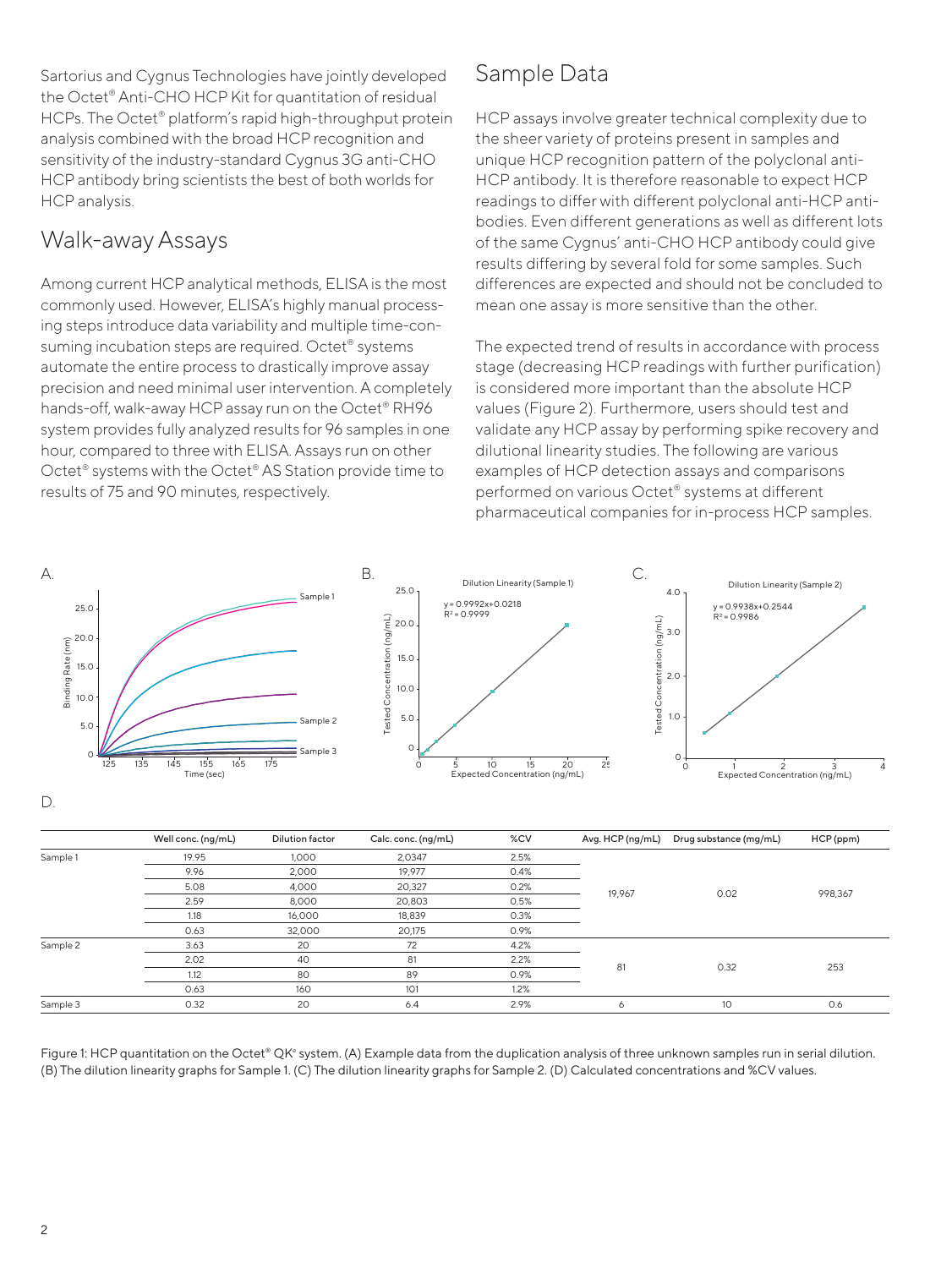Table 1: Comparison of overall assay performance for HCP analysis on Octet® systems and ELISA for 96 samples.

| Assay performance | Cygnus 3G ELISA Kit | Octet® Anti-CHO HCP Kit                             |
|-------------------|---------------------|-----------------------------------------------------|
| Time-to-Result    | $210 \text{ min}$   | 62 min on Octet® RH96 system                        |
|                   |                     | 75 min on Octet® RH16 system with Octet® AS Station |
|                   |                     | 90 min on Octet® R8 system with Octet® AS Station   |
| Dynamic Range     | $1-100$ ng/mL       | $0.5 - 200$ ng/mL                                   |
| Precision         | $15 - 25%$          | $5 - 10%$                                           |

Table 2: In-house bioprocess samples analyzed with different HCP assay kits. The Cygnus 3G ELISA and Octet® Anti-CHO HCP Kit results show excellent agreement.

|          | Cygnus<br><b>1G ELISA</b> | Cygnus<br>2G ELISA | Cygnus<br><b>3G ELISA</b> | Octet <sup>®</sup> Anti-CHO<br><b>HCP Kit</b> |
|----------|---------------------------|--------------------|---------------------------|-----------------------------------------------|
| Sample 1 | 227                       | 803                | 7712                      | 7530                                          |
| Sample 2 |                           | 94                 | 282                       | 587                                           |
| Sample 3 | 198                       | 290                | 2491                      | 3628                                          |

Table 3: Sample data from a major US pharmaceutical company, comparing results from an HCP ELISA assay developed in-house to an HCP assay using the Anti-CHO HCP Detection Kit on the Octet® platform. Results are in very good agreement for each sample between the two methods.

| Sample set  | Drug titer<br>(mg/mL) | In-house<br>HCP ELISA (ppm) | HCP assay on Octet <sup>®</sup><br>platform (ppm) |
|-------------|-----------------------|-----------------------------|---------------------------------------------------|
| Sample A    | 29.4                  | 187                         | 331                                               |
| Sample B    | 30.7                  | 301                         | 336                                               |
| Sample C    | 28.7                  | 374                         | 391                                               |
| Sample D    | 30.0                  | 310                         | 375                                               |
| Sample E    | 28.7                  | 341                         | 396                                               |
| Sample F    | 28.9                  | 353                         | 363                                               |
| Sample G    | 1.53                  | 154                         | 269                                               |
| Sample H    | 1.52                  | 247                         | 467                                               |
| Sample I    | 1.61                  | 97                          | 181                                               |
| Sample Zero | 0.95                  | 127                         | 279                                               |



| In-process sample | Concentration (ng/mL) | ppm    |  |
|-------------------|-----------------------|--------|--|
| Before Column     | 109791                | 105063 |  |
| After Column      | 26                    | 31     |  |

Figure 2: Sample data from a major US pharmaceutical company, in which the results from Anti-CHO HCP Kit confirmed prior sample data obtained from SDS-PAGE showing the near-complete removal of HCP from a process sample. Lane 5 data represents the sample before it was run through a purification column, lane 6 is the sample data post-purification.